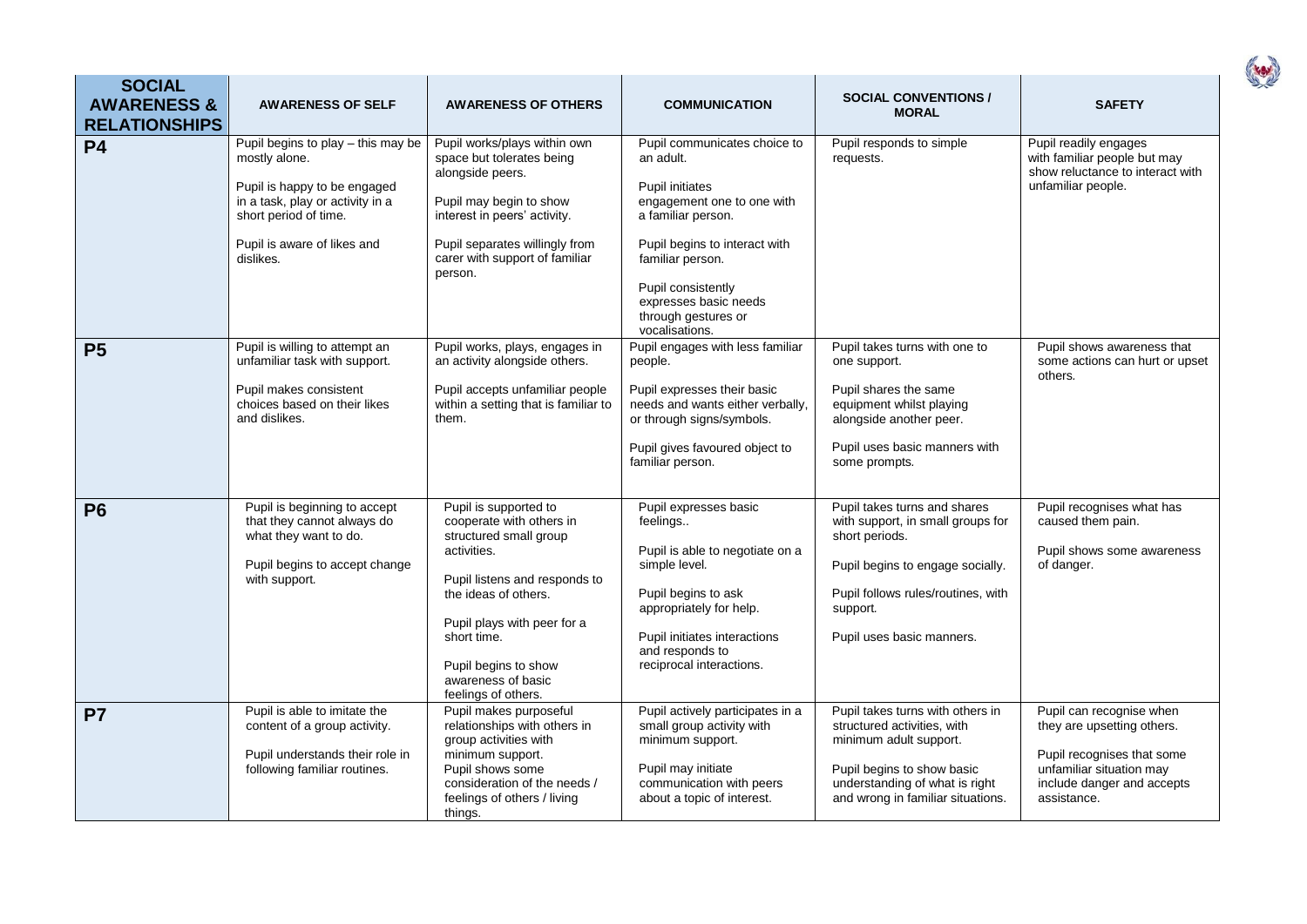| <b>SOCIAL</b><br><b>AWARENESS &amp;</b><br><b>RELATIONSHIPS</b> | <b>AWARENESS OF SELF</b>                                                                                                                                                                                                                                              | <b>AWARENESS OF OTHERS</b>                                                                                                                                                                                                                                                                                                              | <b>COMMUNICATION</b>                                                                                                                                                                                                                                                                               | <b>SOCIAL CONVENTIONS /</b><br><b>MORAL</b>                                                                                                                                                                                                                                                                                                                                                                                            | <b>SAFETY</b>                                                                                                                                                                  |
|-----------------------------------------------------------------|-----------------------------------------------------------------------------------------------------------------------------------------------------------------------------------------------------------------------------------------------------------------------|-----------------------------------------------------------------------------------------------------------------------------------------------------------------------------------------------------------------------------------------------------------------------------------------------------------------------------------------|----------------------------------------------------------------------------------------------------------------------------------------------------------------------------------------------------------------------------------------------------------------------------------------------------|----------------------------------------------------------------------------------------------------------------------------------------------------------------------------------------------------------------------------------------------------------------------------------------------------------------------------------------------------------------------------------------------------------------------------------------|--------------------------------------------------------------------------------------------------------------------------------------------------------------------------------|
| P <sub>8</sub>                                                  | Pupil understands and accepts<br>wishes may not be met.<br>Pupil accepts changes in routine<br>consistently.                                                                                                                                                          | Pupil is often sensitive to<br>needs/feelings of others and<br>shows respect for selves and<br>others.<br>Pupil recognises and responds to<br>the order within a group when<br>taking turns with minimal prompts.                                                                                                                       | Pupil begins to sustain<br>relationships.<br>Pupil recognises need for<br>help and asks for this<br>appropriately.<br>Pupil begins to negotiate with<br>others<br>in a variety of situations.<br>Pupil initiates conversations<br>and attends to what others<br>say with both peers and<br>adults. | Pupil takes on roles with<br>peers.<br>Pupil understands the need<br>for rules in games and<br>shows an awareness of how<br>to join in with others in<br>different situations.<br>Pupil understands when they<br>have done something right or<br>wrong.                                                                                                                                                                                | Pupil knows how to keep safe in<br>familiar situations and routines<br>Pupil may begin to recognise<br>what is accidental.                                                     |
| <b>BRIDGE</b>                                                   | Pupil<br>demonstrates<br>an<br>awareness of how to take part<br>in a range different situations.<br>Pupil begins to feel/show<br>remorse, when relevant.<br>Pupil takes on variety of roles<br>during familiar activities in small<br>and larger groups with support. | Pupil can play cooperatively,<br>taking turns and sharing<br>activities in less demanding<br>situations.<br>Pupil takes account of one<br>another's ideas about how<br>to organise their activity.<br>Pupil can show sensitivity to<br>the needs and feelings of<br>others' to form positive<br>relationships with adults and<br>peers. | Pupil negotiates with others in a<br>variety of situations with<br>increased understanding of any<br>opposing views.<br>Pupil can<br>focus<br>on<br>messenger.                                                                                                                                     | Pupil begins to recognise the<br>difference between the truth<br>and a lie.<br>Pupil can understand the aims<br>of simple games, tasks and<br>rules<br>Pupil can<br>learn from<br>mistakes.<br>Pupil knows that it is wrong to<br>hurt others.<br>With intermittent prompting,<br>pupil treats others with<br>respect in 1:1 and small<br>group situations.<br>Pupil treats living things and<br>environment with care and<br>concern. | Pupil has a<br>basic<br>understanding<br>of<br>stranger danger.<br>Pupil can recognise key adults<br>who help in the wider<br>community and identify adults<br>they can trust. |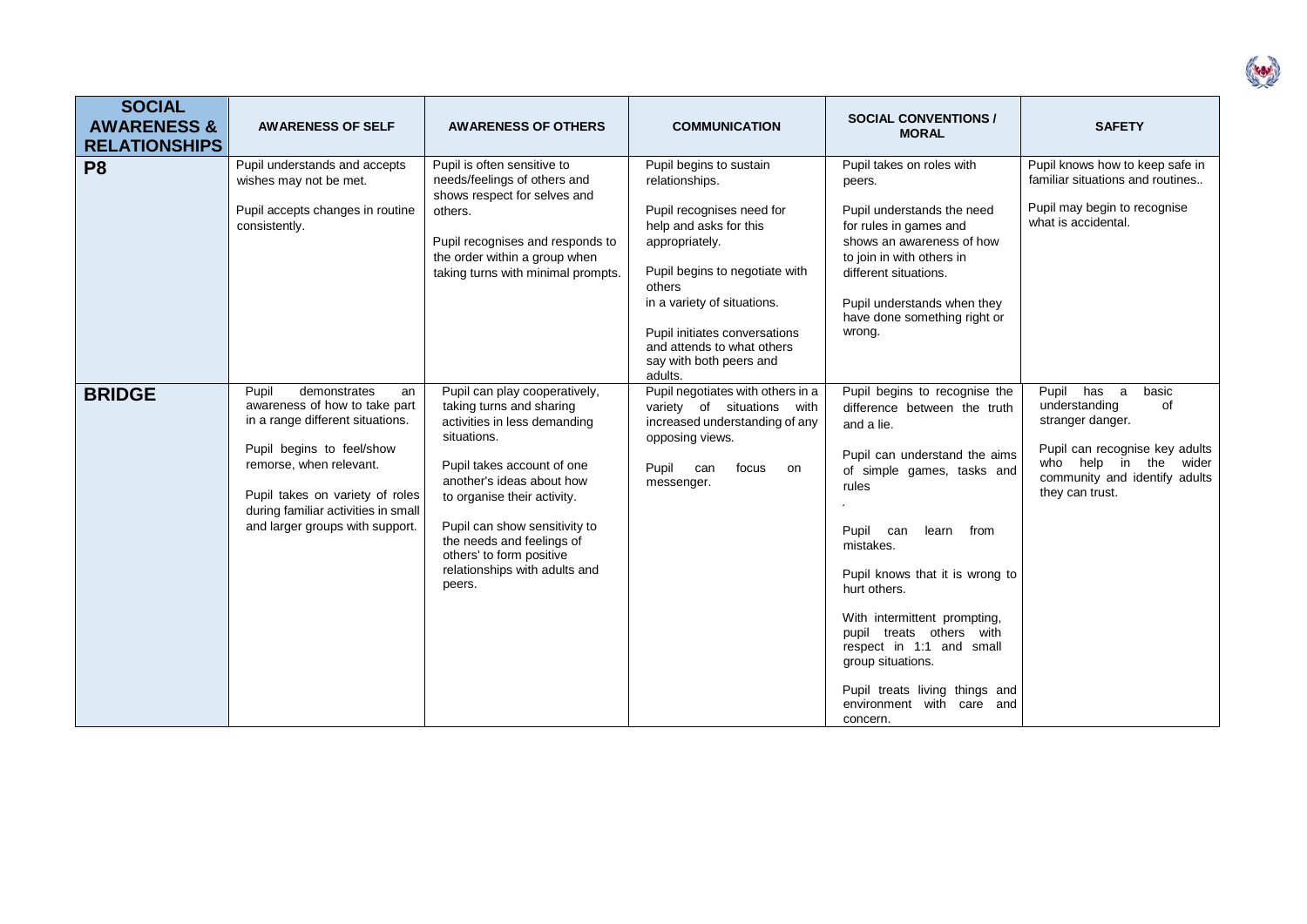| <b>SOCIAL</b><br><b>AWARENESS &amp;</b><br><b>RELATIONSHIPS</b> | <b>AWARENESS OF SELF</b>                                                                                                      | <b>AWARENESS OF OTHERS</b>                                                                                                                                             | <b>COMMUNICATION</b>                                                                                                                                                                                                                                                                                                           | <b>SOCIAL CONVENTIONS /</b><br><b>MORAL</b>                                                                                                        | <b>SAFETY</b>                                                                                                                                                                                                                                                                                                                                                                                                                                                                              |
|-----------------------------------------------------------------|-------------------------------------------------------------------------------------------------------------------------------|------------------------------------------------------------------------------------------------------------------------------------------------------------------------|--------------------------------------------------------------------------------------------------------------------------------------------------------------------------------------------------------------------------------------------------------------------------------------------------------------------------------|----------------------------------------------------------------------------------------------------------------------------------------------------|--------------------------------------------------------------------------------------------------------------------------------------------------------------------------------------------------------------------------------------------------------------------------------------------------------------------------------------------------------------------------------------------------------------------------------------------------------------------------------------------|
| <b>ONE - 1</b>                                                  | Pupil knows when<br>they are telling a lie.<br>Pupil takes on a variety of roles<br>within familiar and unfamiliar<br>groups. | Pupil participates in range of<br>familiar group tasks.<br>Pupil contributes to<br>achievement of group goals with<br>support.                                         | Pupil understands and<br>responds appropriately to<br>straightforward<br>comments or<br>instructions<br>directed<br>at<br>them.<br>Pupil looks at who is talking<br>and thinks about what they<br>are saying.<br>If used pupil may make<br>simple jokes and simple<br>idioms but does not always<br>understand what they mean. | Pupil shows more awareness<br>of the aims and roles in<br>games or activities.<br>Pupil continues to develop<br>and understand right and<br>wrong. | Pupil understands that when<br>they identify danger they<br>should then tell an adult.<br>Pupil can recognise when<br>people are being unkind to<br>them and who to tell.                                                                                                                                                                                                                                                                                                                  |
| <b>ONE - 2</b>                                                  | Pupil is aware of their own role<br>in familiar task.<br>Pupil recognises what kind of<br>information is private.             | Pupil is aware of the role of<br>others', familiar tasks.<br>Pupil can complete activities with<br>peers.<br>When asked, pupil is able to say<br>what others did well. | Pupil contributes to<br>achievement of group goals<br>without support.<br>Pupil can negotiate with<br>others in a variety of<br>situations.                                                                                                                                                                                    | Pupil can understand why<br>they need to follow rules.<br>Pupil<br>has<br>basic<br>a<br>understanding of personal<br>space.                        | Pupil has a more developed<br>understanding of dangers in a<br>wider variety of situations and<br>wider unfamiliar adults.<br>Pupil is aware of who to tell of<br>an incident of danger in a<br>variety of situations.<br>Pupil can recognise a wider<br>variety of risks in situations<br>that are unkind and that they<br>themselves are being unkind.<br>Pupil understand that they can<br>say 'No' to keep themselves<br>safe e.g. 'Put your finger in<br>between the scissor blades'. |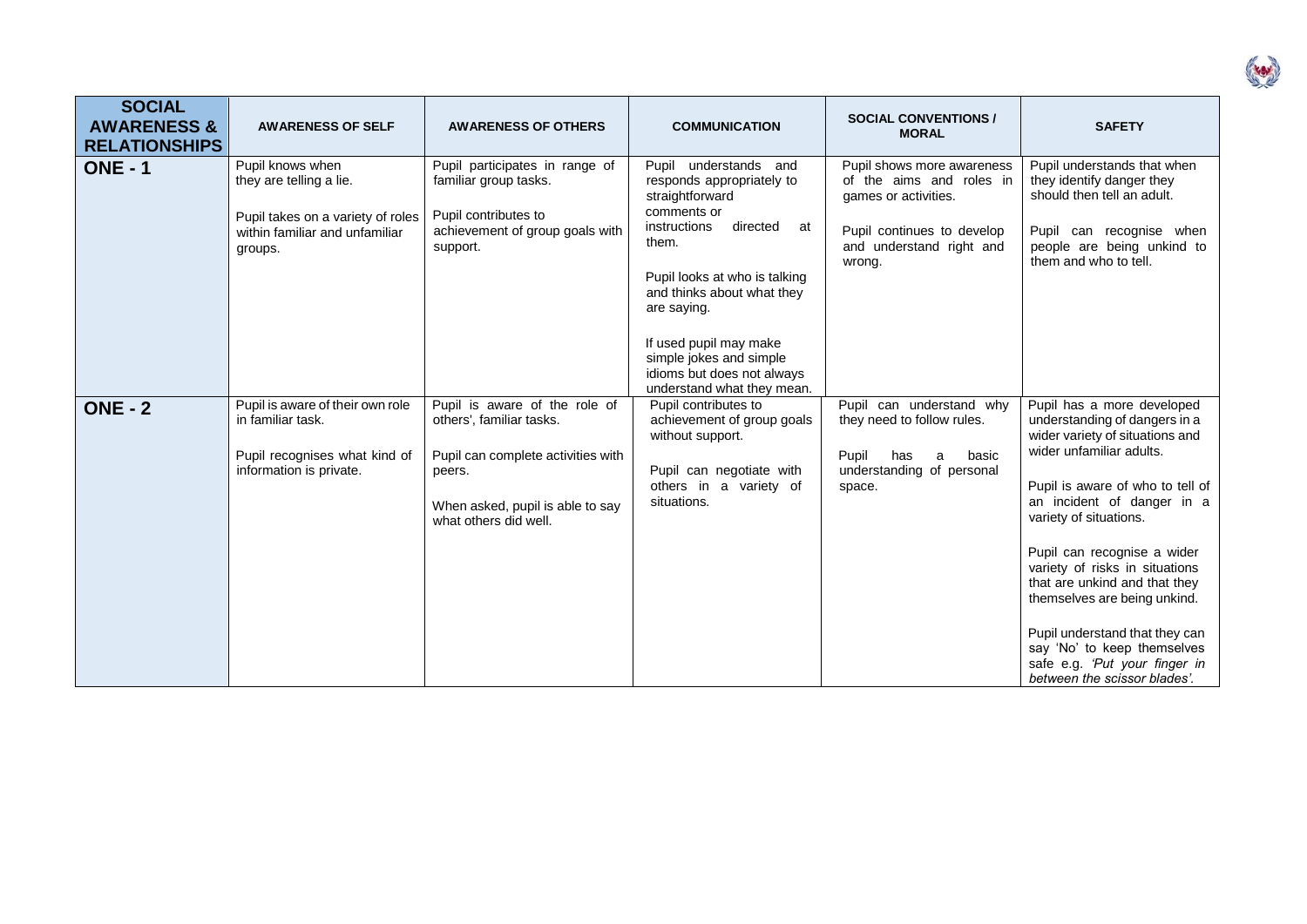| <b>SOCIAL</b><br><b>AWARENESS &amp;</b><br><b>RELATIONSHIPS</b> | <b>AWARENESS OF SELF</b>                                                                                                                                                | <b>AWARENESS OF OTHERS</b>                                                                                                                                                                                                                                                       | <b>COMMUNICATION</b>                                                                                                                                                                                                                                                                 | <b>SOCIAL CONVENTIONS /</b><br><b>MORAL</b>                                                                                                                                                                                                                                                                                                                       | <b>SAFETY</b>                                                                                                                                                                                                                                                                                                           |
|-----------------------------------------------------------------|-------------------------------------------------------------------------------------------------------------------------------------------------------------------------|----------------------------------------------------------------------------------------------------------------------------------------------------------------------------------------------------------------------------------------------------------------------------------|--------------------------------------------------------------------------------------------------------------------------------------------------------------------------------------------------------------------------------------------------------------------------------------|-------------------------------------------------------------------------------------------------------------------------------------------------------------------------------------------------------------------------------------------------------------------------------------------------------------------------------------------------------------------|-------------------------------------------------------------------------------------------------------------------------------------------------------------------------------------------------------------------------------------------------------------------------------------------------------------------------|
| <b>ONE - 3</b>                                                  | Pupil begins to initiate an<br>activity in range of familiar<br>group tasks.<br>Pupil is aware when to lead an<br>activity with occasional prompts.                     | Pupil can maintain positive<br>relationships with peers.<br>Pupil has some understanding of<br>the effect their behaviour has on<br>others, with adult support, and<br>cooperate in some less<br>demanding situations.<br>Pupil can recognise a good<br>role model with support. | Pupil does not interrupt a<br>conversation they are not<br>involved in.<br>Pupil can take turns to speak<br>with another person or small<br>group and answer simple<br>questions relating to topical<br>issue.<br>Pupil responds appropriately<br>to others actions and<br>comments. | Pupil has a more consistent<br>approach to right and wrong.<br>Pupil can understand the<br>consequences for wrong<br>choices within routines and<br>familiar settings.<br>Pupil can understand the<br>potential consequence of a lie<br>or untruth.<br>Pupil is able to identify the<br>difference between a wider<br>variety of people in different<br>contexts. | Pupil begins to recognise<br>dangers in unfamiliar adults.<br>Pupil begins to know more<br>ways in which people are<br>unkind.<br>Pupil is beginning to identify<br>potential risks in their<br>environment and takes some<br>steps to avoid.<br>Pupil knows the difference<br>between 'Private' and 'Public'<br>areas. |
| <b>TWO - 1</b>                                                  | Pupil selects when to lead a<br>group activity with occasional<br>prompts.<br>Pupil is more aware of action to<br>take in examples of bullying with<br>adult modelling. | Pupil adapts ideas with<br>encouragement from peers.<br>Pupil can identify ways that they<br>can show care towards each<br>other.<br>Pupil can celebrate, without<br>prompts, other pupil's<br>achievements.                                                                     | take<br>Pupil can<br>part in<br>with another<br>discussions<br>person or whole class and<br>share their opinion.<br>Pupil adapts ideas when<br>communicating with group<br>with adult encouragement.                                                                                 | Pupil is more able to accept an<br>equitable share.<br>Pupil is aware of social<br>conventions in public places and<br>how their behaviour should be in<br>a variety of situations.                                                                                                                                                                               | Pupil can recognise the dangers<br>of unfamiliar adults and<br>unfamiliar settings.                                                                                                                                                                                                                                     |
| $TWO - 2$                                                       | Pupil recognises the importance<br>of keeping personal information<br>safe at a basic level.<br>Pupil demonstrates resilience in<br>peer relationships.                 | Pupil can develop relationships<br>with newly introduced people.                                                                                                                                                                                                                 | Pupil can consistently<br>express feelings and thoughts<br>when communicating in a<br>group.<br>Pupil can describe simple<br>similarities and differences<br>between people and explain,<br>with support, ways in which<br>family and friends should<br>care for one another.        | Pupil can understand<br>consequences for wrong<br>choices and the need to follow<br>rules within wider community.<br>Pupil can recognise<br>differences in groups of<br>people.                                                                                                                                                                                   | Pupil can recognise that there<br>are dangers in technology.<br>Pupil begins to have a wider<br>understanding of the word<br>'bullying', that it is wrong and can<br>list some ways to get help.                                                                                                                        |

( Kg)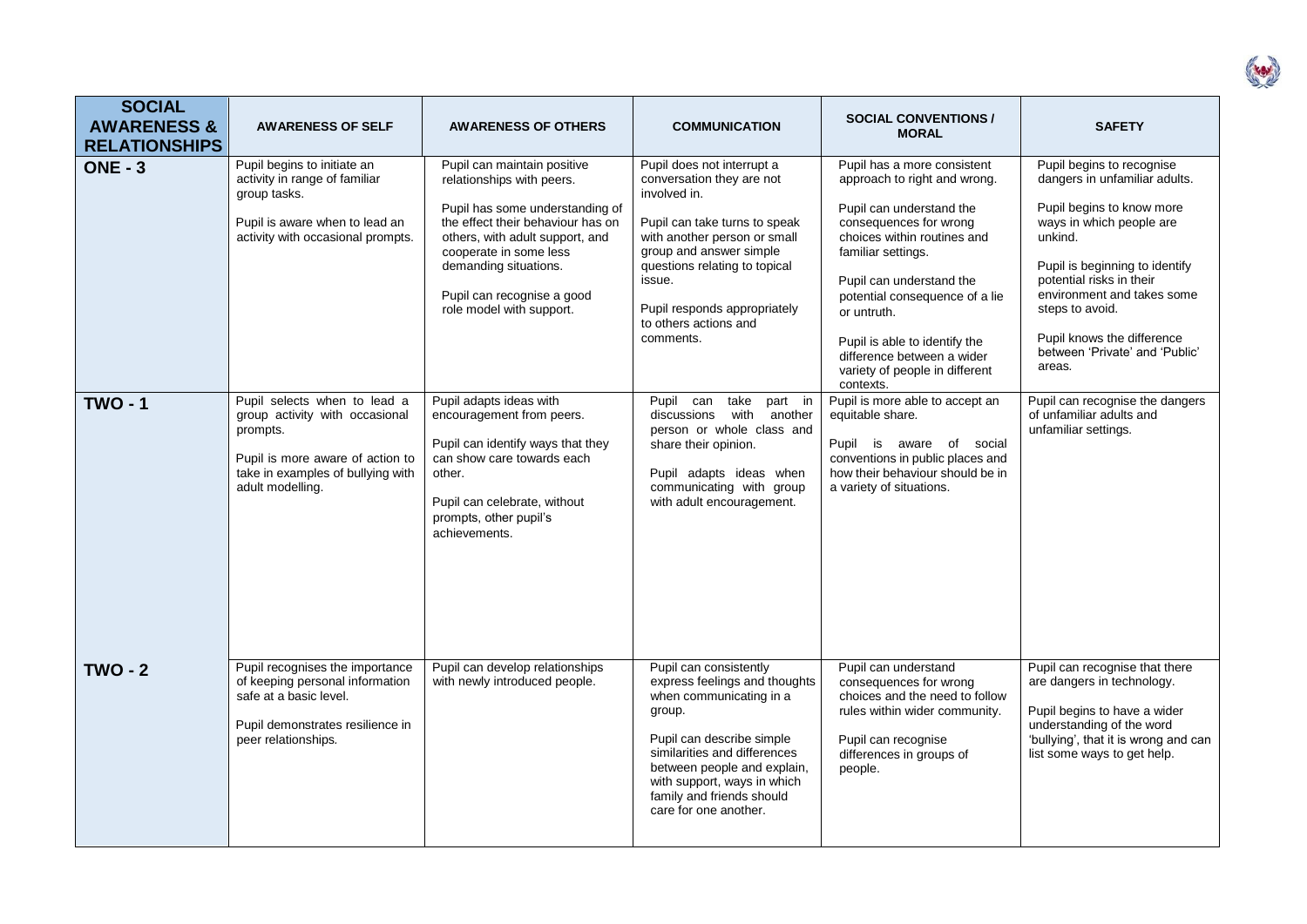| <b>SOCIAL</b><br><b>AWARENESS &amp;</b><br><b>RELATIONSHIPS</b> | <b>AWARENESS OF SELF</b>                                                                                                                                                | <b>AWARENESS OF OTHERS</b>                                                                                                                                                                   | <b>COMMUNICATION</b>                                                                                                                                                                                                 | <b>SOCIAL CONVENTIONS /</b><br><b>MORAL</b>                                                                                                                                                                                                                                                              | <b>SAFETY</b>                                                                                                                                                                                                                                                                                                                                                                                                                                                                                           |
|-----------------------------------------------------------------|-------------------------------------------------------------------------------------------------------------------------------------------------------------------------|----------------------------------------------------------------------------------------------------------------------------------------------------------------------------------------------|----------------------------------------------------------------------------------------------------------------------------------------------------------------------------------------------------------------------|----------------------------------------------------------------------------------------------------------------------------------------------------------------------------------------------------------------------------------------------------------------------------------------------------------|---------------------------------------------------------------------------------------------------------------------------------------------------------------------------------------------------------------------------------------------------------------------------------------------------------------------------------------------------------------------------------------------------------------------------------------------------------------------------------------------------------|
| $TWO - 3$                                                       | Pupil can identify groups and<br>communities to which they<br>belong to.<br>Pupil understands the risk to<br>themselves and others and<br>takes steps to minimise them. | Pupil can recognise the<br>effect of their behaviour on<br>others.                                                                                                                           | Pupil can listen to key<br>information and make<br>relevant comments.<br>Pupil realises they have<br>made the wrong choice<br>and can articulate that<br>they have changed<br>their mind                             | Pupil can co-operate with<br>others.<br>Pupil has the ability to<br>follow rules.<br>Pupil can accept<br>consequences of wrong<br>doing.<br>Pupil can recognise a good<br>role model and what makes                                                                                                      | Pupil can understand<br>the<br>difference between teasing<br>and bullying; that there are<br>different types and<br>can<br>communicate that this is<br>unacceptable.<br>Pupil knows not to keep an<br>adult secret, only a surprise.                                                                                                                                                                                                                                                                    |
| <b>THREE - 1</b>                                                | Pupil knows what to do when<br>inappropriate pictures,<br>messages etc. show on their<br>computer.                                                                      | Pupil can adapt ideas and<br>actions and can make<br>suggestions as a member of a<br>group.<br>Pupil can consider other group<br>members' viewpoints and is<br>learning to accept consensus. | Pupil communicates<br>consistently with members<br>of a group.<br>Pupil can express thoughts,<br>feelings and ideas about an<br>activity.<br>If used pupil can use simple<br>jokes and idioms more<br>appropriately. | them a good role model.<br>Pupil respects teacher and<br>cooperates, responding<br>positively to instruction.<br>When a pupil is faced with a<br>moral dilemma, they<br>demonstrate that they can<br>make an informed decision,<br>thinking about possible<br>solutions; reflecting on the<br>questions. | Pupil has learnt some strategies<br>to resist teasing and bullying,<br>and if they experience this they<br>to know who to go to.<br>Pupil can begin to judge what<br>kind of physical contact is<br>acceptable and which could<br>cause harm.                                                                                                                                                                                                                                                           |
| THREE - 2                                                       | Pupil may demonstrate risk<br>taking behaviours.                                                                                                                        | Pupil acts in a way to positively<br>support the thoughts and<br>feelings of others.                                                                                                         | Pupil can take part in<br>discussions giving their<br>opinions and justifying this<br>in an appropriate way.<br>Pupil can add detail to make<br>what they are saying more<br>interesting to the listener.            | Pupil understands the<br>consequences of breaking<br>rules in a wider context.<br>Pupil is able to judge what<br>kind of physical contact is<br>acceptable or unacceptable<br>and how to respond.                                                                                                        | Pupil is able to recognise<br>dangers in unfamiliar adults<br>or situations extending into<br>the wider community.<br>Pupil can recognise the<br>importance of keeping<br>information safe - risks<br>online.<br>Pupil can begin to understand<br>online safety in the movement<br>of messages, video, photos.<br>Pupil can recognise dangers in<br>unfamiliar adults and more<br>varied situations in the wider<br>environment.<br>Pupil can manage an element<br>of unwanted attention from<br>peers, |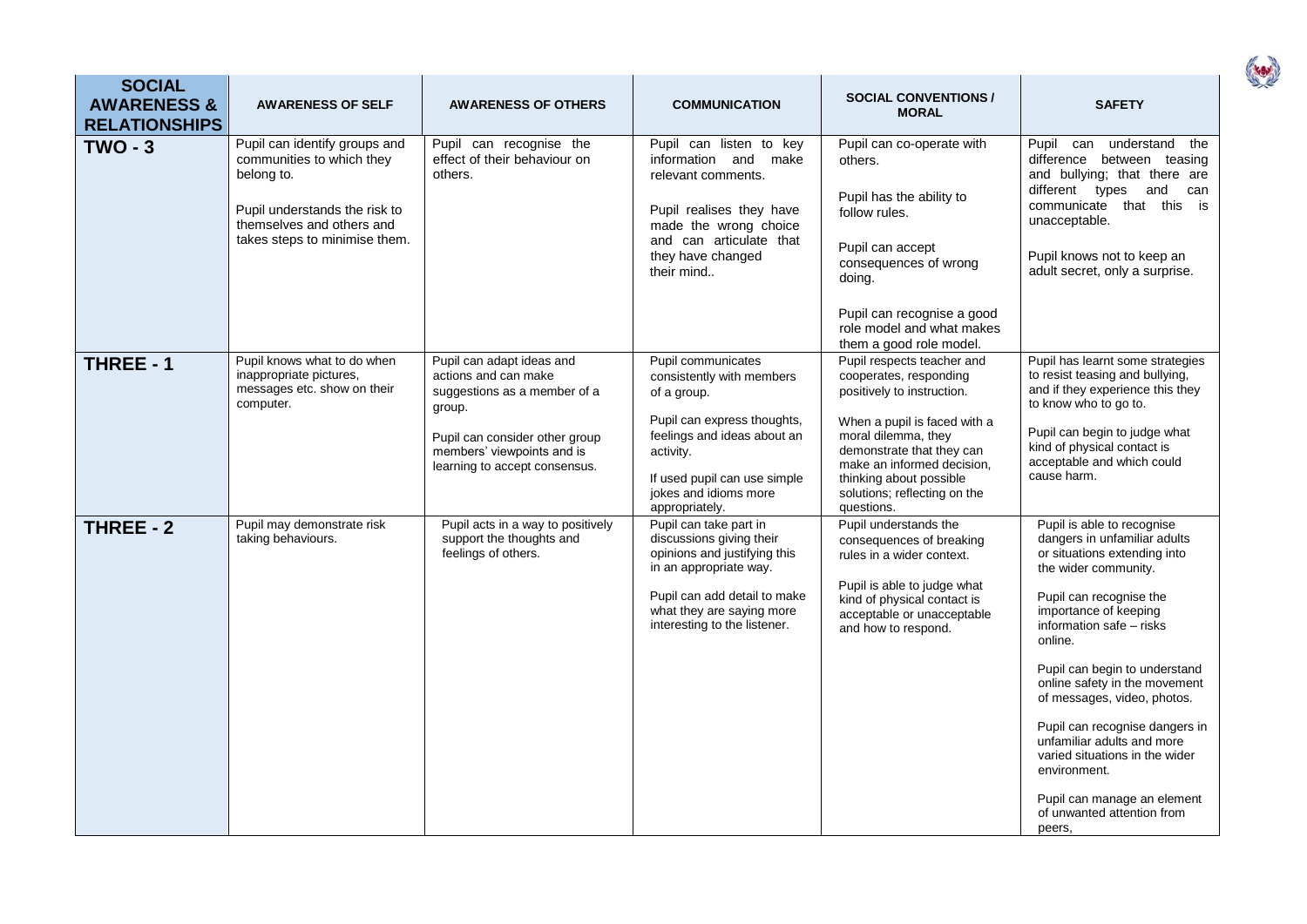| <b>SOCIAL</b><br><b>AWARENESS &amp;</b><br><b>RELATIONSHIPS</b>        | <b>AWARENESS OF SELF</b>                                                                                                                                                                               | <b>AWARENESS OF OTHERS</b>                                                                                                                                                                                                   | <b>COMMUNICATION</b>                                                                                                                                                                                                                                                                                                                 | <b>SOCIAL CONVENTIONS /</b><br><b>MORAL</b>                                                                                                                                                                                      | <b>SAFETY</b>                                                                                                                                                                                                                                                                                                                                                                                                                                     |
|------------------------------------------------------------------------|--------------------------------------------------------------------------------------------------------------------------------------------------------------------------------------------------------|------------------------------------------------------------------------------------------------------------------------------------------------------------------------------------------------------------------------------|--------------------------------------------------------------------------------------------------------------------------------------------------------------------------------------------------------------------------------------------------------------------------------------------------------------------------------------|----------------------------------------------------------------------------------------------------------------------------------------------------------------------------------------------------------------------------------|---------------------------------------------------------------------------------------------------------------------------------------------------------------------------------------------------------------------------------------------------------------------------------------------------------------------------------------------------------------------------------------------------------------------------------------------------|
| THREE $-3$                                                             | Pupil may take part<br>in risk taking behaviours and<br>understand that there may be<br>consequences.<br>Pupil can list some of the<br>difference ways you can bully<br>and the possible ways to help. | Pupil is able to respond to<br>understand why you need to<br>repair harm.<br>Pupil knows that some<br>relationships may end.<br>Pupil is able to show ways to<br>maintain a good relationship and<br>give support to others. | Pupil is able to communicate<br>their views in restorative<br>approaches with adult<br>support.<br>Pupil is able to describe<br>impact of differences<br>between individuals and<br>groups.                                                                                                                                          | Pupil has the ability to<br>follow rules and social<br>conventions in a wider<br>variety of situations.<br>Pupil can describe the<br>qualities of a good citizen.<br>Pupil can list groups that can<br>be discriminated against. | Pupil knows why bullying is<br>wrong.<br>Pupil can understand that<br>Cyber bullying is a form of<br>bullying and begin to recognise<br>the dangers and impact.<br>Pupil avoids writing or sending<br>inappropriate content.                                                                                                                                                                                                                      |
| FOUR $-2$ $*$<br><b>On the PIVATS</b><br>doc this starts<br>at Stage 2 | Pupil acts in a manner<br>appropriate to classroom<br>situation.                                                                                                                                       | Pupil can recognise<br>the effect of their behaviour on<br>others and support those with<br>difficulties.                                                                                                                    | Pupil takes part in<br>discussions in a variety of<br>ways, contributing more<br>confidently in simple<br>debates.<br>Pupil can confidently<br>present an informed<br>decision about event or<br>activity in the future, when<br>challenged, by an adult,<br>who has a different view by<br>giving justifications when<br>asked why. | Pupil can maintain a variety of<br>healthy relationships within a<br>range of social and cultural<br>contexts.<br>Pupil treats other pupils as<br>equals and does not<br>dominate, intimidate or<br>abuse.                       | Pupil respects the views or<br>rights of other pupils and<br>avoids bullying or<br>intimidation.<br>Pupil understands simple<br>definitions of bullying, describe<br>why bullying is wrong and<br>develop simple strategies for<br>dealing with it.                                                                                                                                                                                               |
| $FOUR - 3$                                                             | Pupil can make judgements,<br>decisions about resisting peer<br>pressure around issues<br>surrounding health and wellbeing<br>(with support).<br>Pupil can repair harm and re<br>build relationships.  | Pupil more able to sustain<br>relationships.<br>Pupil is aware of different types<br>of relationships.<br>Pupil appreciates friends.                                                                                         | Pupil respects other pupils<br>and uses appropriate<br>language.<br>If used pupil is able to<br>understand jokes and idioms<br>and say what they mean.                                                                                                                                                                               | Pupil avoids involvements in<br>conflict situations (arguments).<br>Pupil can explain the<br>qualities of a good citizen.<br>Pupil contributes and shows a<br>willingness to support<br>community initiatives.                   | Pupil understands the concept of<br>keeping something secret or<br>confidential and when it is<br>appropriate to agree or not agree<br>to this.<br>Pupil recognises risks online in<br>an increasing number of ways<br>including communication,<br>internet sites and search<br>engines and takes steps to<br>minimise the risks.<br>Pupil is more confident in<br>recognising bullying, the effects it<br>has and is more active in<br>avoiding. |